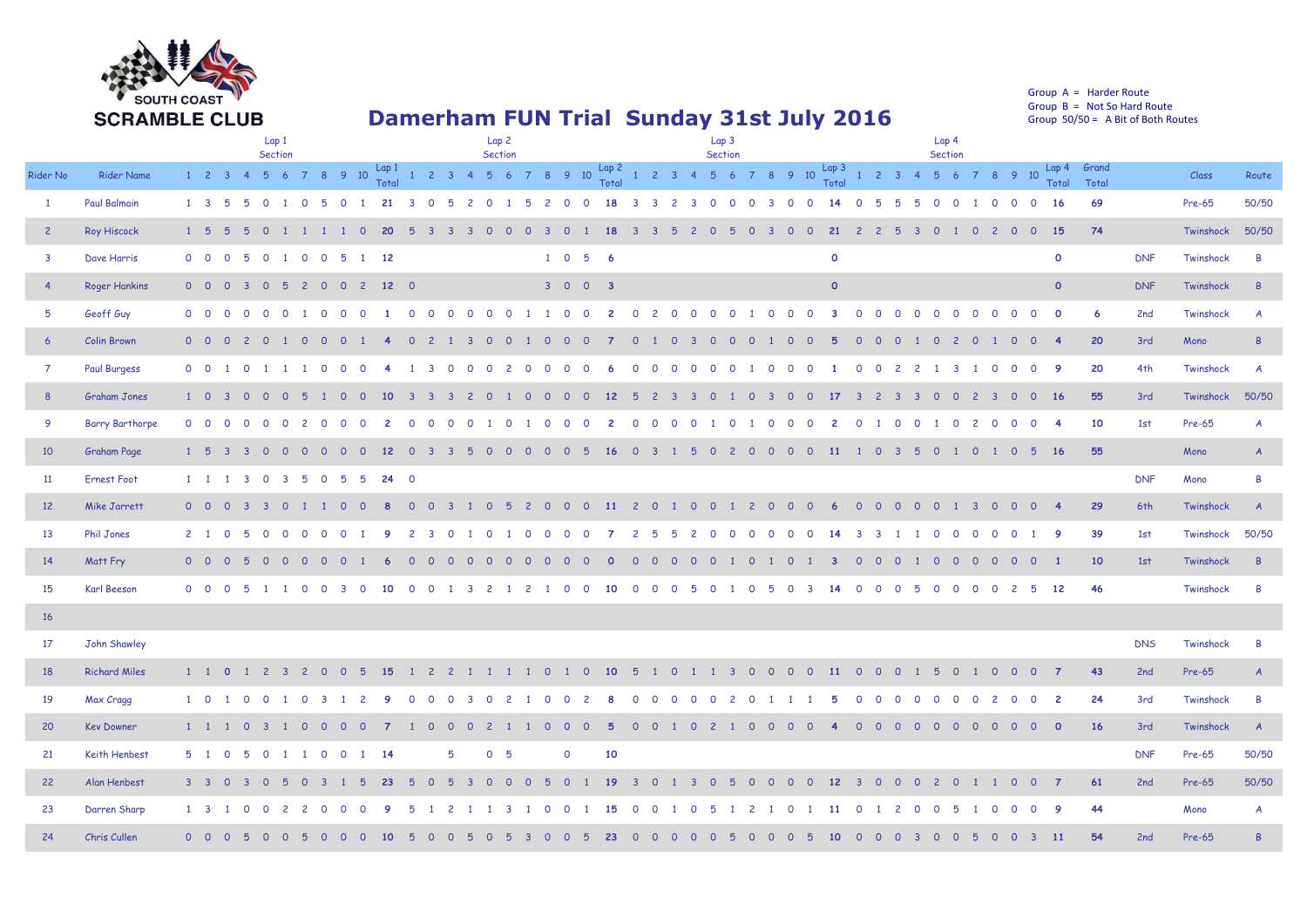

## **Damerham FUN Trial Sunday 31st July 2016**

Group A = Harder Route Group  $B = Not So Hard Route$ Group 50/50 = A Bit of Both Routes

|          |                         | Lap <sub>1</sub><br>Section                                                                                  | Lap <sub>2</sub><br>Section                                                                                                                                         | Lap <sub>3</sub><br>Section                                                                                                          |                                                                                                                      | Lap <sub>4</sub><br>Section                                                                                       |                                                  |
|----------|-------------------------|--------------------------------------------------------------------------------------------------------------|---------------------------------------------------------------------------------------------------------------------------------------------------------------------|--------------------------------------------------------------------------------------------------------------------------------------|----------------------------------------------------------------------------------------------------------------------|-------------------------------------------------------------------------------------------------------------------|--------------------------------------------------|
| Rider No | <b>Rider Name</b>       | $1 \quad 2 \quad 3 \quad 4$<br>5 6                                                                           | 7 8 9 10 $\frac{\text{Lap1}}{\text{Total}}$ 1 2 3 4 5 6 7 8 9 10 $\frac{\text{Lap2}}{\text{Total}}$ 1 2 3 4 5 6 7 8 9 10 $\frac{\text{Lap3}}{\text{Total}}$ 1 2 3 4 |                                                                                                                                      |                                                                                                                      | 7 8 9 10<br>5 6<br><b>Total</b>                                                                                   | Lap 4 Grand<br>Class<br>Route<br>Total           |
| 25       | <b>Ian Mulliner</b>     | $3 \quad 3 \quad 5$<br>3 0 1 0 0 0                                                                           | 15<br>$0 \quad 1 \quad 0$<br>$\overline{0}$<br>-5<br>2 2 2                                                                                                          | 1 0<br>$\overline{0}$<br>13<br>2 <sub>2</sub><br>$-5$<br>$2 \quad 0$                                                                 | $0\quad 0\quad 0$<br>$\overline{0}$<br>$\overline{0}$<br><b>11</b><br>1 3 3 2 0 0                                    | 10<br>$\Omega$<br>$\overline{0}$<br>$\overline{O}$                                                                | 49<br>50/50<br>2nd<br>Twinshock                  |
| 26       | Steve Wagstaff          | $0\quad 0$<br>$\overline{0}$<br>$\Omega$                                                                     | 10 <sup>°</sup><br>$\Omega$<br>$\Omega$<br>$\Omega$<br>$\Omega$                                                                                                     | $\overline{0}$<br>-5<br>$\Omega$<br>14<br>$\circ$<br>$\overline{0}$<br>$\overline{z}$<br>$\Omega$                                    | 13<br>$\overline{0}$<br>$\Omega$<br>$\Omega$<br>5<br>$\circ$<br>$\circ$<br>$\overline{0}$                            | $\overline{7}$<br>$\Omega$<br>$\circ$<br>$\overline{0}$                                                           | 1st<br>44<br>Pre-65<br>$\mathsf{B}$              |
| 27       | <b>Ben Roberts</b>      | $1 \quad 0$<br>$\Omega$<br>$\Omega$<br>$\Omega$                                                              |                                                                                                                                                                     |                                                                                                                                      | $\Omega$<br>$\Omega$                                                                                                 | $\overline{2}$<br>$\Omega$<br>- 0<br>$\Omega$<br>$\Omega$                                                         | 10<br>1st<br>Mono<br>$\overline{A}$              |
| 28       | Tim Fear                | $2 \quad 1$<br>$\overline{\mathbf{0}}$                                                                       | $12 \overline{ }$<br>$\circ$                                                                                                                                        |                                                                                                                                      | <b>11</b><br>$\circ$<br>$\overline{c}$                                                                               | $\overline{0}$<br>$\circ$<br>$\overline{4}$<br>$\circ$<br>$\circ$<br>$\circ$<br>$\circ$                           | 32<br>Mono<br>$\overline{A}$                     |
| 29       | Dave Freemantle         | $0\quad 0$<br>$\Omega$<br>$\Omega$<br>$\Omega$<br>$\Omega$                                                   | $\Omega$<br>$\Omega$<br>$\cap$<br>$\Omega$<br>$\Omega$<br>- 0<br>$\mathcal{L}$                                                                                      | $\cap$<br>$\Omega$<br>$\Omega$<br>$\Omega$<br>$\Omega$<br>$\Omega$                                                                   | $\cap$<br>$\Omega$<br>$\Omega$<br>$\cap$<br>$\Omega$<br>$\Omega$                                                     | -5<br>$\Omega$<br>$\Omega$<br>$\Omega$<br>$\cap$<br>$\mathbf{1}$                                                  | 50/50<br>15<br>1st<br>Pre-65                     |
| 30       | Robin Clifford          | 5 0<br>$\Omega$<br>-5<br>$\Omega$                                                                            | 17<br>$\Omega$<br>$\Omega$<br>$\Omega$<br>$\Omega$<br>-3<br>-3                                                                                                      | <b>16</b><br>$\Omega$<br>$\Omega$<br>-3                                                                                              | $\Omega$<br>$\Omega$<br><b>11</b><br>$\Omega$<br>$\Omega$<br>$\overline{c}$<br>$\Omega$                              | $\Omega$<br>$\overline{\mathbf{3}}$<br>$\overline{0}$<br>$\Omega$<br>$\Omega$<br>$\overline{7}$<br>$\overline{c}$ | 51<br>Twinshock<br>$\overline{A}$                |
| 31       | <b>Tig Hartwell</b>     | 1 5<br>$\Omega$                                                                                              | - 0<br>$\Omega$<br>15                                                                                                                                               | 15<br>- റ<br>- റ<br>$\Omega$                                                                                                         | $\Omega$<br>-17<br>્ર<br>्र<br>$\Omega$                                                                              | 15<br>$\Omega$<br>$\Omega$<br>- റ<br>- 0                                                                          | 62<br>3rd<br>50/50<br>Pre-65                     |
| 32       | <b>Andy Gates</b>       | 5 <sup>3</sup><br>- 5<br>$\overline{\mathbf{3}}$<br>-5<br>$\overline{\mathbf{3}}$<br>$\overline{\mathbf{3}}$ | $2 \quad 3$<br>$\overline{c}$<br>34<br>$\overline{3}$<br>$\overline{\mathbf{3}}$<br>$\overline{3}$<br>$\overline{3}$<br>-3<br>-3                                    | 21<br>$\overline{c}$<br>$\Omega$<br>$\overline{\mathbf{0}}$<br>$\overline{3}$<br>$\overline{\mathbf{3}}$<br>$\overline{\mathbf{3}}$  | 15<br>$\Omega$<br>$\Omega$<br>$\circ$<br>-3<br>-3<br>$\overline{1}$<br>-3<br>-3                                      | 17<br>$\overline{c}$<br>$\overline{\mathbf{3}}$<br>$\Omega$<br>$\overline{0}$<br>$\blacksquare$                   | 87<br>Twinshock<br>$\overline{A}$                |
| 33       | <b>Tony Chalk</b>       | 0 <sub>5</sub><br>$\overline{0}$<br>$\overline{\mathbf{3}}$<br>$\overline{c}$                                | $\circ$<br>$\overline{0}$<br>13<br>$\Omega$<br>$\circ$<br>$\overline{0}$<br>$\Omega$<br>$\overline{2}$<br>$\overline{c}$                                            | $\mathbf{O}$<br>$\Omega$<br>$\Omega$<br>$\Omega$<br>$\Omega$<br>$\Omega$<br>$\Omega$<br>$\overline{1}$                               | $\Omega$<br>$\circ$<br>$\Omega$<br>$\circ$<br>$\circ$<br>$\circ$<br>- 5<br>$\circ$                                   | 5<br>$\circ$<br>$\overline{0}$<br>$\mathbf{O}$<br>$\overline{0}$<br>$\circ$<br>$\circ$                            | 25<br>5th<br>Twinshock<br>$\overline{A}$         |
| 34       | <b>Mark Davis</b>       | $3 \quad 3 \quad 0$<br>$\Omega$<br>$\Omega$<br>$\overline{z}$<br>$\Omega$                                    | $1\quad 0$<br>-5<br>$\overline{c}$<br>$\mathbf{3}$<br>18<br>$\mathbf{3}$<br><u>റ</u><br>$\mathbf{3}$<br>$\overline{z}$<br><u>റ</u>                                  | $\overline{0}$<br>$\overline{11}$<br>3 <sup>3</sup><br>$\overline{\mathbf{3}}$<br>$\overline{3}$<br>$\overline{1}$<br>$\overline{1}$ | $\Omega$<br>$\overline{0}$<br><b>19</b><br>$\Omega$<br>-5<br>$\overline{2}$<br>$\mathbf{3}$<br>$\mathbf{3}$          | 14<br>$0\quad 0$<br>$\Omega$<br>$\Omega$<br><u>റ</u>                                                              | 62<br>50/50<br>2nd<br>Mono                       |
| 35       | Sharon Youngman         | $0\quad 0$                                                                                                   | $\Omega$<br>$\Omega$                                                                                                                                                | $\Omega$<br>$\Omega$<br>$\Omega$<br>$\Omega$<br>$\Omega$<br>$\overline{2}$<br>$\Omega$                                               | $\Omega$<br>$\Omega$<br>$\overline{2}$<br>$\Omega$<br>$\Omega$                                                       | $\mathbf{3}$<br>$\Omega$                                                                                          | 15<br>1st<br>B<br>Mono                           |
| 36       | Jason Chamberlian       | $0\quad 0$<br>- റ<br>$\Omega$<br>- 0                                                                         | - 0<br>-5<br>$\Omega$<br>- 3<br>-3<br>$\Omega$                                                                                                                      | 13<br>$\overline{2}$<br>$\blacksquare$<br>- 0<br>$\Omega$<br>- റ<br>- 3<br>. റ<br>$\blacksquare$                                     | $\overline{0}$<br>$\Omega$<br>8<br>. റ<br>- 0<br>$\Omega$<br>$\overline{1}$<br>$\overline{2}$<br>$\mathbf{1}$        | - 6<br>10<br>$\overline{\mathbf{0}}$<br>$\overline{O}$<br>. റ<br>$\mathbf{1}$                                     | 34<br>Mono<br>$\overline{A}$                     |
| 37       | Nigel Milward           | 1 0                                                                                                          |                                                                                                                                                                     | $\Omega$<br>$\Omega$<br>$\Omega$<br>$\Omega$                                                                                         | 3<br>$\Omega$<br>2<br>10<br>$\circ$<br>$\circ$<br>$\Omega$                                                           | 12<br>3<br>$\circ$                                                                                                | 53<br>Twinshock<br>B                             |
| 38       | <b>Terry Ryalls</b>     | $1 \quad 3$<br>$\circ$                                                                                       | - 0<br>$\Omega$                                                                                                                                                     | $\Omega$<br>$\overline{11}$<br>$\Omega$<br>$\Omega$<br>$\Omega$<br>-5<br>$\Omega$                                                    | $\cap$<br>റ<br>$\cap$<br>$\Omega$<br>$\Omega$<br>$\Omega$                                                            | $\overline{2}$<br>$\Omega$<br>- റ<br>- 0<br>$\Omega$<br>- 0<br><u>_റ</u>                                          | 29<br>3rd<br>Mono<br>$\mathsf{A}$                |
| 39       | <b>Marcus Laurent</b>   | $2 \quad 5$<br>-3<br>$\overline{c}$                                                                          | $\Omega$<br>20<br>$\Omega$<br>3<br>$\overline{c}$                                                                                                                   | $\Omega$<br>2<br>$\Omega$<br>$\Omega$<br>-11<br>-5<br>$\Omega$<br>$\Omega$<br>3                                                      | $\Omega$<br>$\Omega$<br>-14<br>$\circ$<br>-5                                                                         | $\overline{11}$<br>$\overline{c}$<br>$\circ$<br>$\Omega$<br>$\Omega$<br>$\circ$<br>-2                             | 56<br>Twinshock<br>$\mathcal{A}$                 |
| 40       | <b>Brian Smith</b>      | $0\quad 0$<br>- 0                                                                                            | $\Omega$<br>- 0<br>$\Omega$<br>$\Omega$<br>- ೧                                                                                                                      | $\circ$<br>$\Omega$<br>$\overline{1}$<br>$\Omega$<br>$\Omega$<br>- ೧<br>-5<br><u>റ</u>                                               | - 0<br>- റ<br>$\Omega$<br>$\Omega$<br>$\Omega$<br>$\Omega$                                                           | $\blacksquare$<br>$\Omega$<br>$\overline{O}$<br>$\overline{0}$<br>$\overline{0}$<br>- റ<br>- 0                    | 18<br>2nd<br>Twinshock<br>$\overline{B}$         |
| 41       | Peter Smith             | $0\quad 0$<br>$\blacksquare$<br>$\Omega$<br>$\Omega$<br>$\Omega$                                             | $\Omega$<br>$\cap$<br>$\Omega$<br>$\Omega$<br>્ર<br>$\cap$<br>$\Omega$<br>- 0<br>-2                                                                                 | $\cap$<br>- റ<br>$\Omega$<br>$\Omega$<br>$\cap$<br>$\Omega$                                                                          | - റ<br>$\Omega$<br>$\Omega$<br>$\cap$<br>$\Omega$<br>$\Omega$<br>$\Omega$                                            | $\overline{2}$<br>$\Omega$<br>$\Omega$<br>$\Omega$<br>$\Omega$<br>$\Omega$                                        | 50/50<br>11<br>1st<br>Mono                       |
| 42       | Stuart Smith            | $0\quad 0$<br>$\overline{\mathbf{0}}$                                                                        | $\circ$<br>$\overline{0}$<br>$\circ$<br>$\circ$<br>$\circ$                                                                                                          | $\circ$<br>-0<br>$\overline{0}$<br>$\circ$<br>$\circ$<br>$\overline{0}$                                                              | $\overline{0}$<br>$\overline{0}$<br>$\circ$<br>$\mathbf{2}$<br>$\circ$<br>$\overline{0}$                             | $\overline{c}$<br>$\overline{0}$<br>$\overline{0}$<br>$\overline{0}$<br>-5                                        | 17<br>2nd<br>Mono<br>$\mathsf{B}$                |
| 43       | Matt Sleep              | $0\quad 0$<br>$\Omega$<br>$\Omega$<br>$\Omega$<br>$\Omega$                                                   | $\Omega$<br>$\Omega$<br>$\Omega$<br>$\Omega$<br>$\Omega$<br>$\Omega$<br>$\Omega$                                                                                    | $\Omega$<br>$\Omega$<br>$\Omega$<br>$\Omega$<br>$\Omega$<br>$\Omega$<br>$\Omega$<br>$\Omega$<br>$\Omega$<br>$\Omega$                 | $\Omega$<br>$\Omega$<br>$\Omega$<br>$\Omega$<br>$\Omega$<br>$\Omega$<br>$\Omega$<br>$\Omega$<br>$\Omega$<br>$\Omega$ | $\Omega$<br>$\Omega$<br>$\Omega$<br>$\Omega$<br>$\Omega$<br>$\Omega$<br>$\Omega$                                  | $\mathbf{1}$<br>1sr<br>Twinshock<br>$\mathsf{A}$ |
| 44       | Jo Clark                | 0 5 0<br>$0 \t1$                                                                                             | 5 5 5                                                                                                                                                               | $5^{\circ}$                                                                                                                          |                                                                                                                      |                                                                                                                   | <b>DNF</b><br>Mono<br>$\overline{B}$             |
| 45       | <b>Steve Cronin</b>     | $0\quad 0$<br>- 5                                                                                            | $\Omega$<br>- 0<br>$\Omega$<br>- റ<br>$\Omega$                                                                                                                      | -2<br>$\Omega$<br>5<br>$\Omega$<br>$\Omega$<br>$\cap$<br>$\mathbf{3}$<br>- റ<br>$\Omega$<br>$\Omega$                                 | $\Omega$<br>- 5<br>$\Omega$<br>$\Omega$<br>$\Omega$<br>8<br>$\Omega$<br>$\Omega$<br>ર<br>- 0                         | $\mathbf{3}$<br>$\Omega$<br>- 0<br>$\Omega$<br>$\Omega$<br>- 0                                                    | 25<br>2nd<br>Mono<br>$\overline{A}$              |
| 46       | Jason Gates             | $2 \quad 2 \quad 1$<br>0<br>-2                                                                               | - 0<br>$\Omega$<br>-15<br>- 0<br>-2<br>$\Omega$<br>-3                                                                                                               | <b>16</b><br>$\overline{2}$<br>- ೧<br>$\Omega$<br>$\Omega$<br>-3.                                                                    | -18<br>$\circ$<br>$\overline{0}$<br>- 0<br>$\circ$<br>$\overline{O}$                                                 | $\overline{0}$<br>- 3<br>$\overline{c}$<br>$\overline{0}$<br>$\overline{O}$<br>$\overline{0}$                     | 55<br>Twinshock<br>$\boldsymbol{A}$              |
| 47       | <b>Richard Frampton</b> |                                                                                                              |                                                                                                                                                                     |                                                                                                                                      |                                                                                                                      |                                                                                                                   | <b>DNS</b><br>Twinshock<br>A                     |
| 48       | Keith Mitchell          | 3 <sub>5</sub>                                                                                               | 22                                                                                                                                                                  |                                                                                                                                      |                                                                                                                      |                                                                                                                   | 41<br>Twinshock                                  |